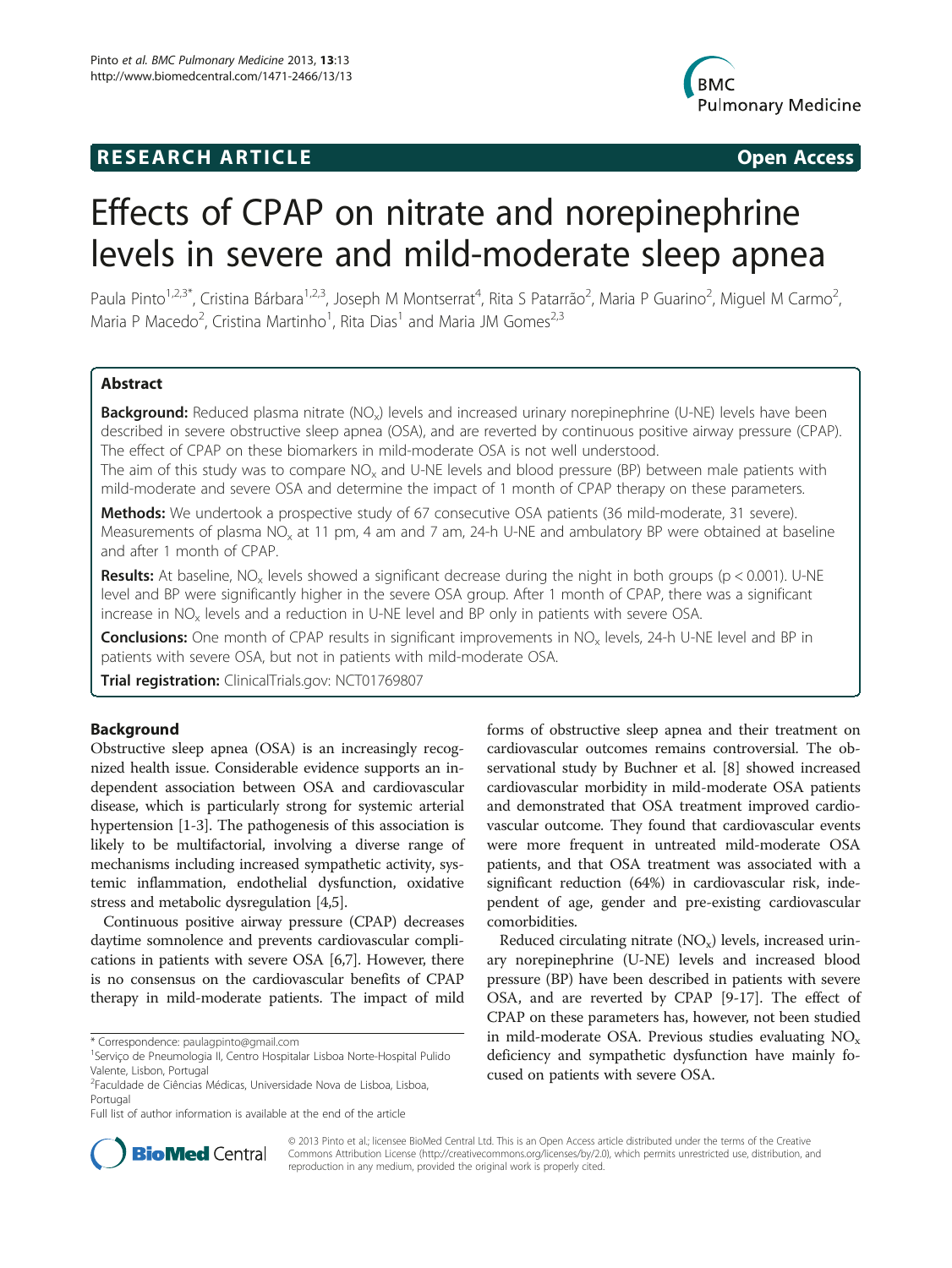To address this issue, we designed a prospective study that sought to: 1) compare  $NO<sub>x</sub>$  and U-NE levels between male patients with mild-moderate and severe OSA; 2) compare BP values between these patient groups, and 3) determine whether CPAP therapy improves  $NO<sub>x</sub>$  deficiency, sympathetic dysfunction and BP in these patients.

# **Methods**

# Study population

All patients were recruited from our institution's sleep laboratory. OSA was diagnosed on the basis of symptoms and a respiratory disturbance index (RDI) showing more than 5 respiratory events/h on overnight polysomnography. We recruited 67 consecutive male patients with OSA: 36 with mild-moderate OSA and 31 with severe OSA.

Patients were excluded if they met any of the following criteria: 1) current smoker; 2) respiratory or cardiac disease (except for arterial hypertension); 3) renal, hepatic or psychiatric disorder; 4) diabetes mellitus or dyslipidemia; 5) rhinitis, sinusitis or acute illness; 6) daytime hypoxemia or hypercapnia; 7) therapy with oral nitrates, angiotensinconverting enzyme inhibitors, beta-blockers, statins or non-steroidal anti-inflammatory drugs; 8) presence of central respiratory events on polysomnography; 9) previous CPAP therapy or uvulopalatopharyngoplasty. One patient from each group was also excluded because of failure to comply with CPAP.

Patients were assessed for obstructive/restrictive lung disease by a respiratory physician based on clinical evaluation, pulmonary function testing, arterial blood gas measurement and chest radiography, and for cardiac disease by a cardiologist based on history, physical examination, electrocardiography and echocardiography.

As recommended for the measurement of  $NO<sub>x</sub>$  levels, all subjects were instructed to ingest a low nitrate/nitrite diet [[18\]](#page-6-0). They were also advised to avoid exercise on urine collection days.

The study protocol was approved by Centro Hospitalar Lisboa Norte's Ethics Committee and all subjects gave written informed consent. The study was performed in accordance with the guidelines in the current revision of the Declaration of Helsinki.

# Study design

We performed a single-center, prospective study of OSA patients. Data were collected in all subjects at baseline and after 1 month of CPAP. These data included full poly-somnography, ambulatory blood pressure monitoring (ABPM), fasting venous blood collection at 11 pm, 4 am and 7 am for NOx levels and 24-h urine collection for U-NE. Epworth sleepiness scale was administered at all visits.

### Polysomnography

All subjects underwent full polysomnography (Embla S7000, Embla, USA). Sleep stages were manually scored according to the criteria of Rechtschaffen and Kales [[19](#page-6-0)]. Respiratory events were classified according to the recent scoring recommendations [\[20\]](#page-6-0). Apnea was defined as a reduction of >90% in oronasal airflow lasting ≥10 seconds. Hypopnea was defined as a decrease of >30% in oronasal airflow lasting ≥10 seconds and associated with ≥4% desaturation from the pre-event baseline. Respiratory effort related arousals were defined as a sequence of breaths lasting at least 10 seconds characterized by flattening of the nasal pressure waveform and leading to an arousal from sleep. OSA was defined when RDI was ≥5 events/h (mild-moderate was defined as RDI <30 and severe as RDI ≥30).

# CPAP therapy

One week after the initial visit, an automated pressure setting device (AutoSet Spirit, ResMed, Australia) was given to all patients with predefined settings (minimal pressure: 4 cmH<sub>2</sub>O; maximal pressure: 16 cmH<sub>2</sub>O) and they were instructed to use this for 1 month. CPAP adaptation was performed by a sleep technician and patients underwent an educational program for appropriate use of the equipment. Patients were considered compliant with CPAP if they used it for  $\geq 4.5$  h/night. Follow-up program consisted of weekly phone calls and immediate correction of adverse effects with optimization of CPAP settings, if necessary.

# Ambulatory blood pressure monitoring

All patients underwent ABPM with a non-invasive portable validated recorder (Spacelab 90207, SpaceLabs Medical, Redmond, WA, USA) at baseline and after 1 month of CPAP. A BP cuff was fitted on the non-dominant arm of the patient for 24 h. BP was recorded every 20 min during the day and every 30 min during the night. A dipping pattern was defined as a reduction in the average systolic BP at night of >10% compared with daytime values. Based on ABPM, hypertension was classified according to the recent guidelines for the management of arterial hypertension [[21](#page-6-0)]. For ethical reasons, anti-hypertensive treatment was not withdrawn during the study.

# Blood sample collection and measurement of  $NO<sub>x</sub>$

An intravenous catheter was inserted into an antecubital vein and was kept patent by a continuous saline drip.

Plasma  $NO<sub>x</sub>$  levels were determined by the chemiluminescence technique, using a Sievers 280 NO Analyzer (Sievers Instruments) as previously described [[22-24\]](#page-6-0).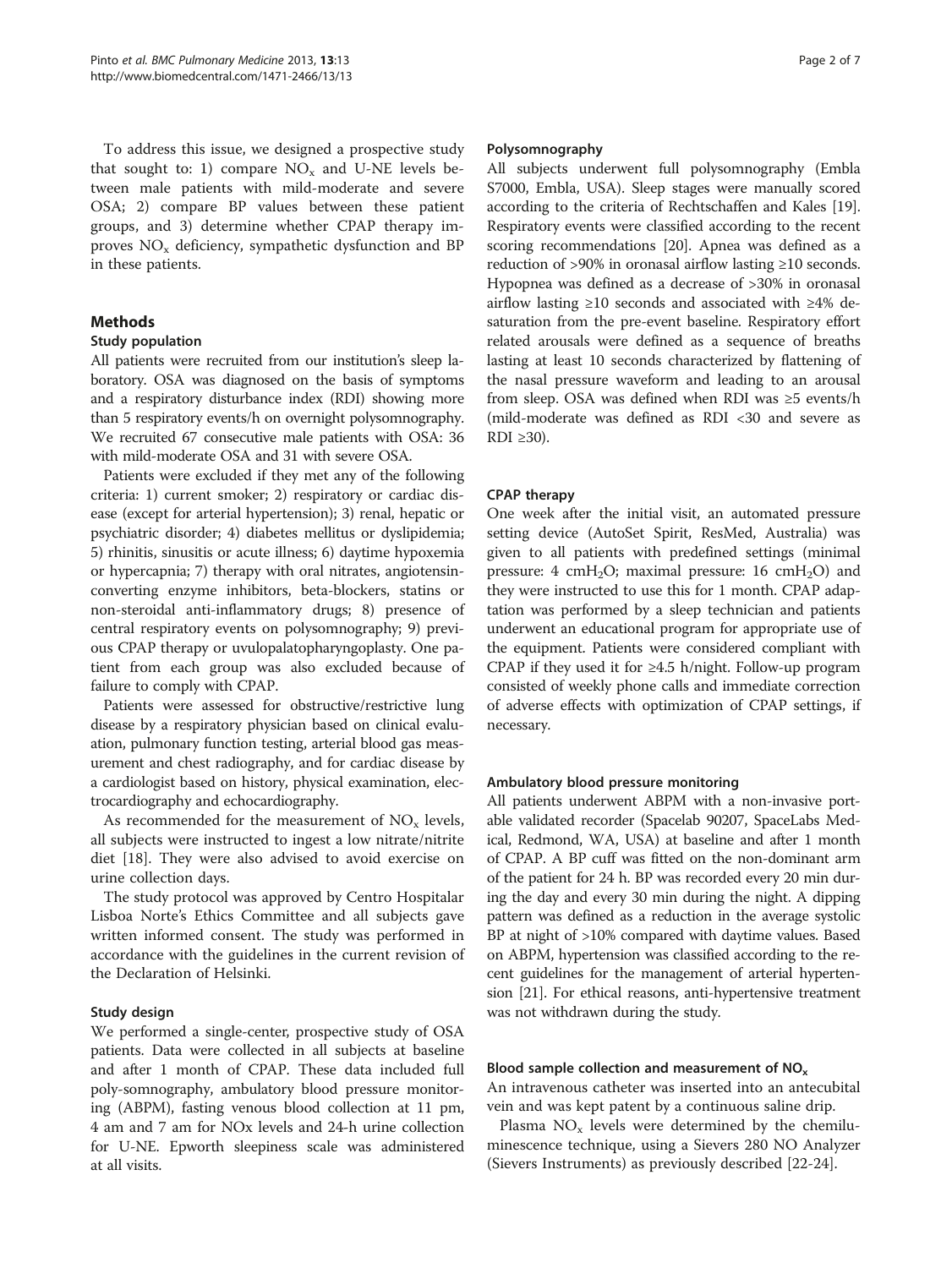#### <span id="page-2-0"></span>Urinary catecholamines analysis

Sympathetic nervous system activity was estimated by 24-h U-NE levels using high-performance liquid chromatography as previously described [[25,26\]](#page-6-0).

#### Statistical analysis

Results are presented as mean  $\pm$  SD or as percentages. Comparisons between patients with mild-moderate and severe OSA were performed using the non-paired t-test or the Mann–Whitney  $U$  test when comparing mean values between groups at baseline, and the paired t-test when comparing mean values before and after CPAP treatment. Multivariate ANOVA analysis was performed to assess changes in plasma  $NO<sub>x</sub>$  levels during the night and to compare these values before and after CPAP.

Subjects were stratified by BMI > 30 and BMI < 30 kg/ m2 to assess the effects of obesity on NOx and U-NE levels. Association between categorical variables was evaluated by the chi-square test or the Fisher Exact test. Bivariate relationships between variables were determined by Pearson's or Spearman's correlation. A p value of <0.05 was considered statistically significant.

Statistical analysis was performed using the Statistical Package for Social Sciences (SPSS) version 17.0 for Windows.

# **Results**

Table 1 shows characteristics of the study population at baseline and after 1 month of CPAP. Sixty-seven consecutive OSA patients were studied: 36 patients with mild-moderate OSA and 31 patients with severe OSA.

Patients with severe OSA had a significantly higher body mass index (BMI) than patients with mild-moderate OSA ( $p < 0.05$ ). Also, those patients had more severe oxygen desaturation than mild-moderate OSA (p < 0.05).

#### Table 1 Characteristics of the study population at baseline and after 1 month of CPAP

|                                                      | Mild/moderate OSA patients ( $n = 36$ ) |                     | Severe OSA patients $(n = 31)$ |                 |
|------------------------------------------------------|-----------------------------------------|---------------------|--------------------------------|-----------------|
|                                                      | <b>Baseline</b>                         | Post CPAP           | <b>Baseline</b>                | Post CPAP       |
| Age (yrs)                                            | $48 \pm 10.4$                           | <b>NA</b>           | $51 \pm 6.3$                   | <b>NA</b>       |
| Body mass index (Kg/m <sup>2</sup> )                 | $29 \pm 3.8*$                           | $30 \pm 3.8$        | $35 \pm 5.1*$                  | $35 \pm 5.0$    |
| Epworth score                                        | $11 \pm 6.2^{\#}$                       | $3.1 \pm 2.5$       | $12 \pm 6.3$ #                 | $4.2 \pm 3.2$   |
| RDI(n/h)                                             | $16 \pm 6.8*$                           | $^{\#}$ 3 $\pm$ 2.5 | $66 \pm 24.2$ <sup>#</sup>     | $4 \pm 2.3$     |
| Mean SaO <sub>2</sub> (%)                            | $95 \pm 1.3*$                           | $*96 \pm 1.2$       | $91 \pm 4.8^{\text{*}}$        | $95 \pm 1.2$    |
| Minimum SaO <sub>2</sub> (%)                         | $86 \pm 4.8*$                           | $*$ 93 ± 2.1        | $71\pm9.9^{\rm \#}$            | $93 \pm 2.2$    |
| $SaO2 < 90\%$ (% of TST)                             | $1 \pm 3.2^*$                           | $^{\#}$ O $\pm$ 0.2 | $27 \pm 26.6^{\#}$             | $0 \pm 0.1$     |
| ODI (n/h)                                            | $10 \pm 9.5*$                           | $^{\#}$ 0 $\pm$ 0.2 | $52 \pm 20.5^{\text{*}}$       | 0 ± 0.2         |
| Arousal index (n/h)                                  | $23 \pm 8.1*$                           | $*16 \pm 9.2$       | $53 \pm 18^{#}$                | $14 \pm 7$      |
| Compliance (h/night)                                 | <b>NA</b>                               | $6.3 \pm 1.3$       | <b>NA</b>                      | $6.6 \pm 0.9$   |
| $95th$ percentile CPAP pressure (cmH <sub>2</sub> O) | <b>NA</b>                               | $11.5 \pm 1.8$      | <b>NA</b>                      | $13.2 \pm 1.5$  |
| 24h MAP (mmHg)                                       | $91 \pm 6.8*$                           | $92 \pm 6.9$        | $97\pm8.1^{\text{\#}}$         | $92 \pm 9$      |
| Daytime BP (mmHg)                                    |                                         |                     |                                |                 |
| Systolic                                             | $127 \pm 8.3*$                          | $127 \pm 8.8$       | $134 \pm 10.9^{\text{\#}}$     | $130 \pm 10.1$  |
| Diastolic                                            | $81 \pm 6.2*$                           | $70 \pm 7.5$        | $85\pm5.8$ $^{\#}$             | $80 \pm 6.2$    |
| Nighttime BP (mmHg)                                  |                                         |                     |                                |                 |
| Systolic                                             | $114 \pm 7.9*$                          | $116 \pm 10.3$      | $125 \pm 14.2^{\text{\#}}$     | $119 \pm 12.9$  |
| Diastolic                                            | $70 \pm 7.6*$                           | $70 \pm 7.5$        | $76 \pm 9.3^{\text{\#}}$       | $73 \pm 8.9$    |
| $No_x 11pm (µm)$                                     | $34.3 \pm 21.8^{+}$                     | $41.3 \pm 22.2$     | $34.5 \pm 21.9$ $^{8}$         | $41.4 \pm 19.8$ |
| $No_x$ 4am ( $\mu$ m)                                | $29.4 \pm 15.4^{+}$                     | $37.7 \pm 21.1$     | $27.2 \pm 14.4$ $^{8}$         | $37.4 \pm 17.9$ |
| $No_x$ 7am ( $\mu$ m)                                | $26.4 \pm 14.1$ <sup>+</sup>            | $36.6 \pm 19.5$     | $24.3\pm16.8$ $^{8}$           | $35.2 \pm 16.7$ |
| $\Delta NO_X$ (%)                                    | $16.5 \pm 18.5^{+}$                     | $9.3 \pm 16.3$      | $27.6 \pm 20.1$ &              | $0.79 \pm 52.2$ |
| U-NE (µg/24h)                                        | $48.5 \pm 19.9$ <sup>*</sup>            | $47 \pm 21.3$       | $73.9 \pm 30.1^{\#}$           | $55.4 \pm 21.8$ |

Values shown as mean ± SD. RDI, respiratory disturbance index; SaO<sub>2,</sub> arterial oxygen saturation; TST, total sleep time; ODI, oxygen desaturation index; MAP, mean arterial pressure; BP, blood pressure; NO<sub>x</sub>, nitrate levels; ΔNO<sub>x</sub>, percentage decrease in NO<sub>x</sub> during the night; U-NE, urinary norepinephrine; NA, Not applicable. \*: p < 0.05 comparison of baseline values between patients with severe and mild-moderate OSA (unpaired t-test).

#: p < 0.05 comparison between pre- and post-CPAP values (paired t-test).<br>+ p < 0.05 comparison between different time points and between pre- and post-CPAP for patients with mild-moderate OSA (multivariate ANOVA analysis)

 $\alpha$  p < 0.05 comparison between different time points and between pre- and post-CPAP for patients with severe OSA (multivariate ANOVA analysis).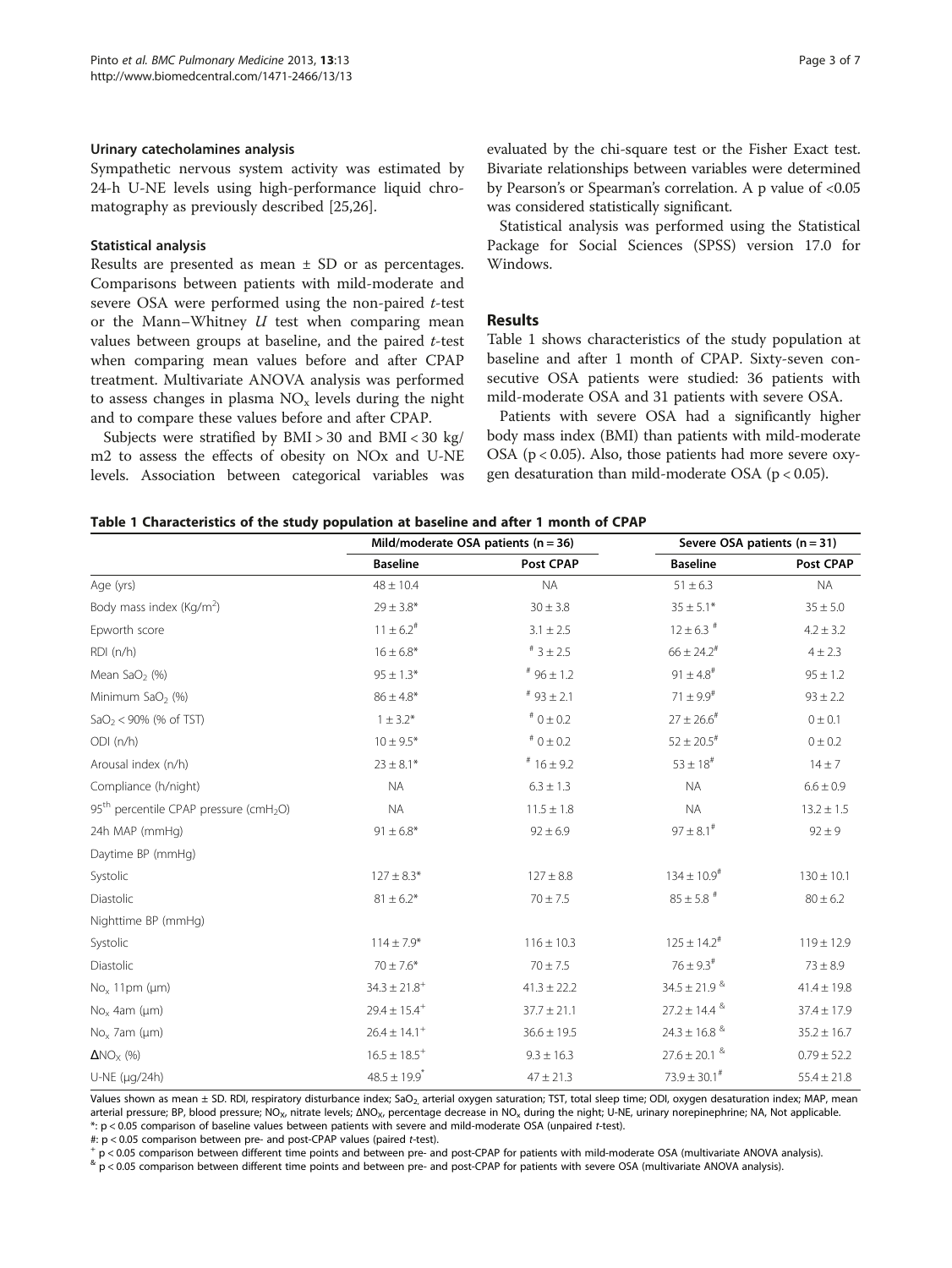# Before CPAP

At baseline, 61% of patients with severe OSA and 53% of patients with mild-moderate OSA had excessive daytime sleepiness with an Epworth sleepiness scale (ESS) score >10 ( $p = 0.80$ ). After CPAP, excessive daytime sleepiness was completely reversed in all patients with severe OSA and in 94% of patients with mild-moderate OSA (2 mild-moderate patients still had an ESS score >10 after CPAP;  $p = 0.13$ ).

Patients with severe OSA had significantly higher BP values than patients with mild-moderate OSA (Table [1](#page-2-0)). Before CPAP, 83% of patients with severe OSA compared with 69% of patients with mild-moderate OSA had arterial hypertension ( $p = 0.93$ ), however only 31% of patients with severe OSA and 29% with mildmoderate OSA were treated for hypertension. All treated hypertensive patients with mild-moderate OSA had controlled BP levels at baseline and 39% of them showed a non-dipper nocturnal pressure pattern. In contrast, 55% of patients with severe OSA showed a non-dipper pattern  $(p > 0.05)$ . The hypertensive medications were: calcium antagonists, diuretics and angiotensin II receptor antagonists.

Before CPAP, there were no differences in  $NO<sub>x</sub>$  levels between patients with mild-moderate and severe OSA for all times measured.  $NO<sub>x</sub>$  levels showed a significant decrease during the night in both groups  $(p < 0.001)$ (Table [1,](#page-2-0) Figure 1). The percentage of  $NO<sub>x</sub>$  reduction during the night  $( \Delta NO_x)$  was significantly higher in patients with severe OSA than in patients with mildmoderate OSA  $(27.6 \pm 20.1\% \text{ vs } 16.5 \pm 18.5\%, \text{ p} < 0.05)$ .

24-h U-NE levels were significantly higher in patients with severe OSA than in patients with mild-moderate OSA  $(73.9 \pm 30.1 \text{ vs } 48.5 \pm 19.91 \text{ µg}/24h, p < 0.05)$ (Table [1](#page-2-0), Figure [2](#page-4-0)). There was a significant correlation between U-NE levels and the sleep parameters RDI (r = 0.63; p < 0.001), mean  $SaO_2$  (r = -0,47; p < 0.001), minimum SaO<sub>2</sub> (r = -0.55; p < 0.001) and arousal index ( $r = 0.59$ ;  $p < 0.001$ ).

The study population was also stratified by  $BMI > 30$ and < 30 kg/m2 and there was no difference between obese and non obese subjects in NOx and U-NE levels.

#### After CPAP

All patients who completed the study were CPAP compliant. Compliance was similar in the mild-moderate and severe groups  $(6.3 \pm 1.3 \text{ vs } 6.6 \pm 0.9 \text{ h/night}; \text{ p}$ 0.05). 95<sup>th</sup> percentile CPAP pressure was  $11.5 \pm 1.8$  cm  $H<sub>2</sub>O$  in patients with mild-moderate OSA and  $13.2 \pm 1.5$ cm  $H_2O$  in patients with severe OSA ( $p < 0.001$ ). BMI did not change significantly during the study period. RDI and  $SaO<sub>2</sub>$  indexes normalized in both patient groups.

After CPAP, both groups had a rise in  $NO<sub>x</sub>$ , although in patients with mild-moderate OSA rise in NOx did not reach full statistical significance  $(p = 0.054;$  Figure 1, Table [1\)](#page-2-0). Comparison of the percentage in  $NO<sub>x</sub>$  level reduction during the night  $(ANO_x)$  pre- and post-CPAP showed a significant decrease only in patients with severe OSA  $(27.6 \pm 20.1\% \text{ vs } 0.79 \pm 52.2\% \text{; } p < 0.05)$ .

Evaluation of sympathetic activity showed a significant reduction in 24-h U-NE excretion after CPAP only in patients with severe OSA  $(73.9 \pm 30.1 \text{ to } 55.4 \pm 21.8 \text{ µg})$ 24 h;  $p < 0.05$ ) (Table [1,](#page-2-0) Figure [2\)](#page-4-0). Patients with severe OSA had higher post-CPAP U-NE levels than patients with mild-moderate OSA, however the difference was not statistically significant.

After 1 month of CPAP, patients with severe OSA had a significant decrease in 24-h MAP ( $p < 0.05$ ), daytime systolic BP  $(p < 0.05)$  and diastolic BP  $(p < 0.05)$ , and also night-time systolic BP ( $p < 0.05$ ) and diastolic BP ( $p < 0.05$ ). CPAP did not change BP in patients with mild-moderate OSA. However, it is worth noting that final BP values of patients with severe OSA were similar to BP levels of patients with mild-moderate OSA. Normal circadian dipper pattern was not restored in non-dipper patients after 1 month of CPAP.

# **Discussion**

Our study showed that there was a significant decrease in plasma  $NO<sub>x</sub>$  levels during the night in patients with both severe and mild-moderate OSA before CPAP, with the percentage reduction being higher in patients with severe OSA. After 1 month of CPAP, there was a significant increase in  $NO<sub>x</sub>$  levels in patients with severe OSA

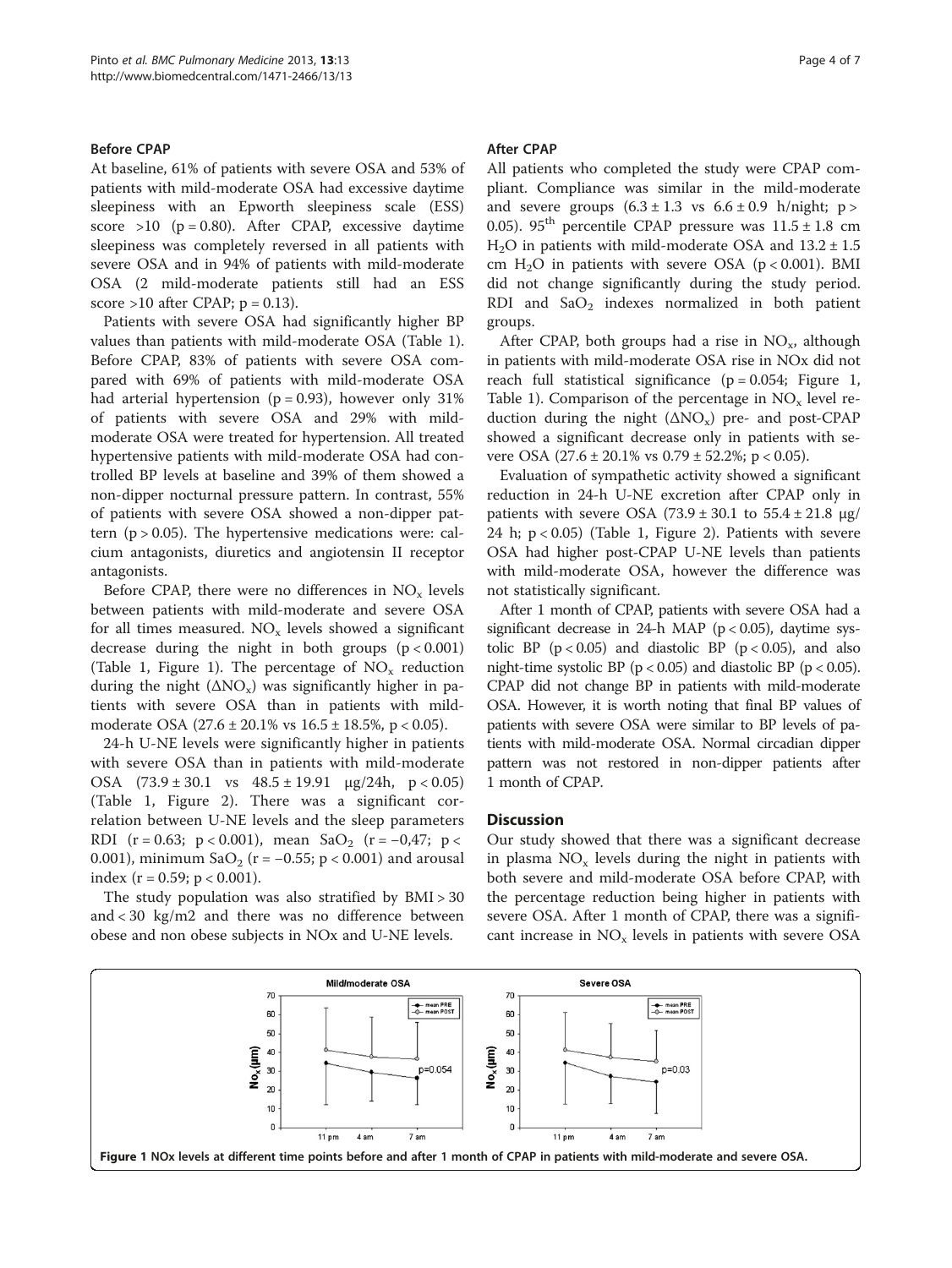<span id="page-4-0"></span>

and a non-significant increase in patients with mildmoderate OSA. We demonstrated that patients with severe OSA had higher baseline U-NE levels than patients with mild-moderate OSA. After 1 month of CPAP, only patients with severe OSA had significantly decreased U-NE levels compared with pre-CPAP levels. We also found that 1 month of CPAP treatment reduced BP values only in patients with severe OSA.

The main strengths of our study were the experimental design (determination of  $NO<sub>x</sub>$  levels during the night) and the comparison between two groups of patients with different OSA severity.

#### $NO<sub>x</sub>$  deficiency

Diet is a contributor to  $NO<sub>x</sub>$  levels [\[18\]](#page-6-0) which has not been addressed in previous studies [\[9,12](#page-6-0)]. In our study all subjects were instructed to ingest a low nitrate/nitrite diet.

Previous studies have demonstrated that  $NO<sub>x</sub>$  production is reduced in severe OSA [\[9,10,12](#page-6-0)]. We further evaluated different severity OSA patient groups through the night. We demonstrated a significant decrease in  $NO_x$ levels during the night in patients with mild-moderate and severe OSA, with a higher percentage reduction in  $NO<sub>x</sub>$  levels in patients with severe OSA. Lavie et al. also reported a decrease in  $NO_x$  levels during the night in eight patients with severe OSA [[11\]](#page-6-0).

There is some evidence that hypoxemia associated with apnea could lead to decreased nitric oxide production. As oxygen is a cosubstrate of nitric oxide (NO) synthase (NOS), OSA related desaturations might result in depressed synthesis of NO. Night-time hypoxia might suppress the transcription of the endothelial NOS gene and the stability of its mRNA, as suggested by cell

culture experiments performed under hypoxic conditions [\[27\]](#page-6-0). It has been demonstrated that NOS inhibitors are increased in OSA and might contribute to lowered NO levels [\[28\]](#page-6-0).It is also possible that free oxygen radicals generated by circulating neutrophils under conditions of hypoxia-reoxygenation in untreated OSA might cause an exaggerated destruction of NO [[29\]](#page-6-0). These mechanisms were not evaluated in the present study.

Previous studies have shown that in patients with severe OSA, CPAP therapy to abolish sleep apnea results in increased  $NO<sub>x</sub>$  levels, suggesting that whatever mechanism causes the suppression of NO synthesis or release is acute and promptly reversible with the reversal of sleep apnea [\[9](#page-6-0)-[12\]](#page-6-0). Our study confirmed these results, but did not show an increase in  $NO<sub>x</sub>$  levels in mildmoderate patients. However, this finding could be related to low statistical power. Indeed, a higher sample would probably reach statistical significance.

#### Sympathetic dysfunction

Previous studies have demonstrated high U-NE levels in severe OSA patients [[13](#page-6-0)-[17](#page-6-0)]. Our findings showed significantly higher 24-h U-NE levels in patients with severe OSA compared with patients with mild-moderate OSA. U-NE levels correlated with RDI, overnight oxygen desaturation and arousal index, suggesting that hypoxemia and sleep fragmentation increased sympathetic activity.

It has also been shown that CPAP reduces U-NE levels in patients with severe OSA [[13](#page-6-0),[15](#page-6-0),[17](#page-6-0)]. Our study confirmed these results for patients with severe OSA and demonstrated that there was no change in U-NE levels following CPAP in patients with mild-moderate OSA. The mechanisms explaining this observation are unclear,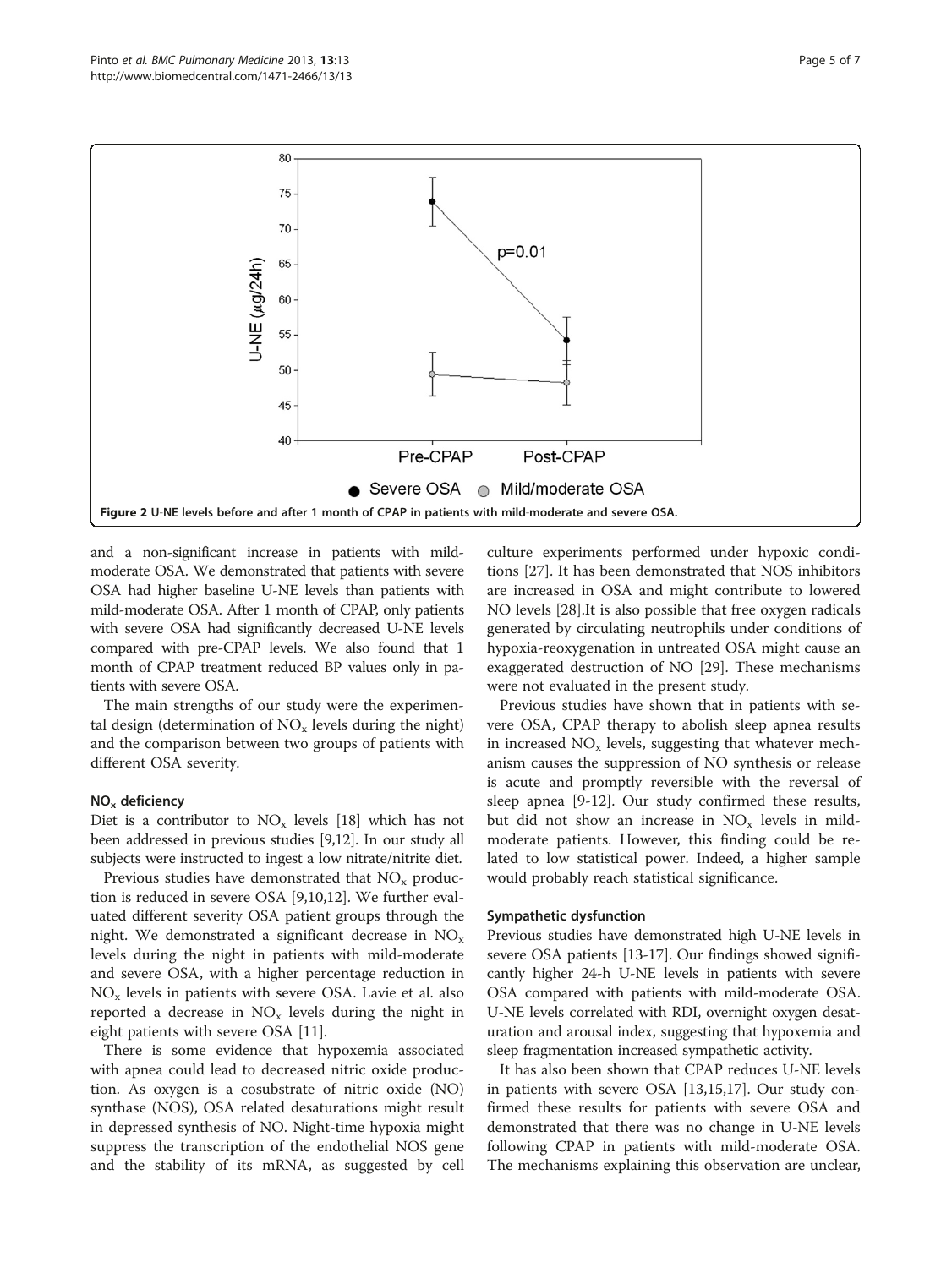<span id="page-5-0"></span>but we propose that in patients with mild-moderate OSA, the overnight oxygen desaturation and the arousal index related to respiratory events were not sufficient to activate the sympathetic nervous system and thereby modify U-NE levels. After 1 month of CPAP, U-NE levels of patients with severe OSA were not significantly different from those with mild-moderate OSA.

# Blood pressure

Previous studies have demonstrated that CPAP reduces BP in patients with severe OSA [\[30-32](#page-6-0)]. This study also found that both systolic and diastolic BP was reduced in daytime and night-time measurements in patients with severe OSA. In patients with mild-moderate OSA, no change in BP values was found; however these patients already had their BP controlled within the normal range at baseline. Alonso-Fernández [\[12\]](#page-6-0) also found that normotensive patients did not change their BP values after CPAP.

The meta-analysis by Haentjens [\[33\]](#page-6-0) showed that greater CPAP related reductions in ambulatory BP were observed in patients with more severe OSA and a better nightly use of CPAP.

In our study, differences in the effects of CPAP on BP between patients with mild-moderate OSA and patients with severe OSA could not be explained by differences in compliance rates, as compliance was similar between groups. The high rate of CPAP compliance might be explained by a very comprehensive follow-up program with weekly phone calls and immediate correction of adverse effects.

The non-reversal of the circadian BP pattern in our patients might be due to the short period of CPAP treatment. In the study by Martinez Garcia [[30](#page-6-0)], normalization of the nocturnal BP pattern occurred after three months of CPAP.

In this study, we found that 1 month of CPAP therapy did not change  $NO_x$  levels, 24-h U-NE levels or BP values in patients with mild-moderate OSA. The absence of response of one clinical parameter (BP) and two biological markers  $(NO<sub>x</sub>$  and U-NE) to CPAP therapy could suggest that physiological effects of mild-moderate OSA may not be disruptive enough to stimulate a rise in U-NE and BP, as does severe OSA. It could also be that a 1 month of CPAP was not enough to detect differences between the groups. Also, CPAP might not have a protective cardiovascular effect in less severe forms of OSA. Indeed, mortality follow-up of the Wisconsin Sleep Cohort, including 20,963 subjects, indicated that only patients with severe OSA had a significantly increased cardiovascular mortality risk [\[34](#page-6-0)].

Limitations:

Some limitations should be addressed in our study, namely a low sample population could compromise statistical power. Also, our data are unable to generalize to female, as we did not include women.

As apnea hypopnea index is more often referred in the literature, using RDI could difficult the comparison between studies. Also, the maintenance of antihypertensive therapy could have confounded results. The short time of CPAP treatment is another possible limitation, as a longer study period may have produced different results. In the study by Martinez Garcia et al. [\[30](#page-6-0)], normalization of the nocturnal BP pattern occurred after three months of CPAP.

As our results may have implications for the CPAP treatment of patients with mild-moderate OSA, it is important to undertake a larger controlled study with a longer follow-up period.

### Conclusions

Our study demonstrated that 1 month of CPAP treatment significantly increases plasma  $NO<sub>x</sub>$  levels and reduces 24-h U-NE levels and BP in patients with severe OSA, but did not demonstrate a significant change in these values in patients with mild-moderate OSA.

#### Competing interests

The authors declare that they have no competing interests.

#### Authors' contributions

PP participated in study conception, design and data acquisition, and drafting of the manuscript. CB participated in study conception and design and drafting of the manuscript. JM participated in drafting of the manuscript. RP and MG performed the  $NO<sub>x</sub>$  analysis. MC and MM participated in study design. CM and AD performed the polysomnographies. MG participated in study design. All authors read and approved the final manuscript.

#### Acknowledgements

We thank Dr Baltazar Nunes for assistance with the statistical analysis and Dr Júlio Calaça and Dr Paula Calaça for ABPM analysis.

#### Funding

This study was funded by Feder/POCI/FCT/Centro de Estudos de Doenças Crónicas.

#### Author details

1 Serviço de Pneumologia II, Centro Hospitalar Lisboa Norte-Hospital Pulido Valente, Lisbon, Portugal. <sup>2</sup> Faculdade de Ciências Médicas, Universidade Nova de Lisboa, Lisboa, Portugal. <sup>3</sup>Centro de Estudos de Doenças Crónicas, Lisbon, Portugal. <sup>4</sup>Hospital Clinic. CIBERES. IDIBAPS, Barcelona, Spain.

#### Received: 9 March 2011 Accepted: 28 February 2013 Published: 13 March 2013

#### References

- 1. Shahar E, Whitney CW, Redline S, Lee ET, Newman AB, Nieto FJ, O'connor GT, Boland LL, Schwartz JE, Samet JM: Sleep-disordered breathing and cardiovascular disease: cross-sectional results of the Sleep Heart Health Study. Am J Respir Crit Care Med 2001, 163:19-25.
- Peppard PE, Young T, Palta M, Skatrud J: Prospective study of the association between sleep-disordered breathing and hypertension. N Engl J Med 2000, 342:1378–1384.
- 3. Nieto FJ, Young TB, Lind BK, Shahar E, Samet JM, Redline S, D'Agostino RB, Newman AB, Lebowitz MD, Pickering TG, for the Sleep Heart Health Study: Association of sleep-disordered breathing, sleep apnea and hypertension in a large community-based study. JAMA 2000, 283:1829–1836.